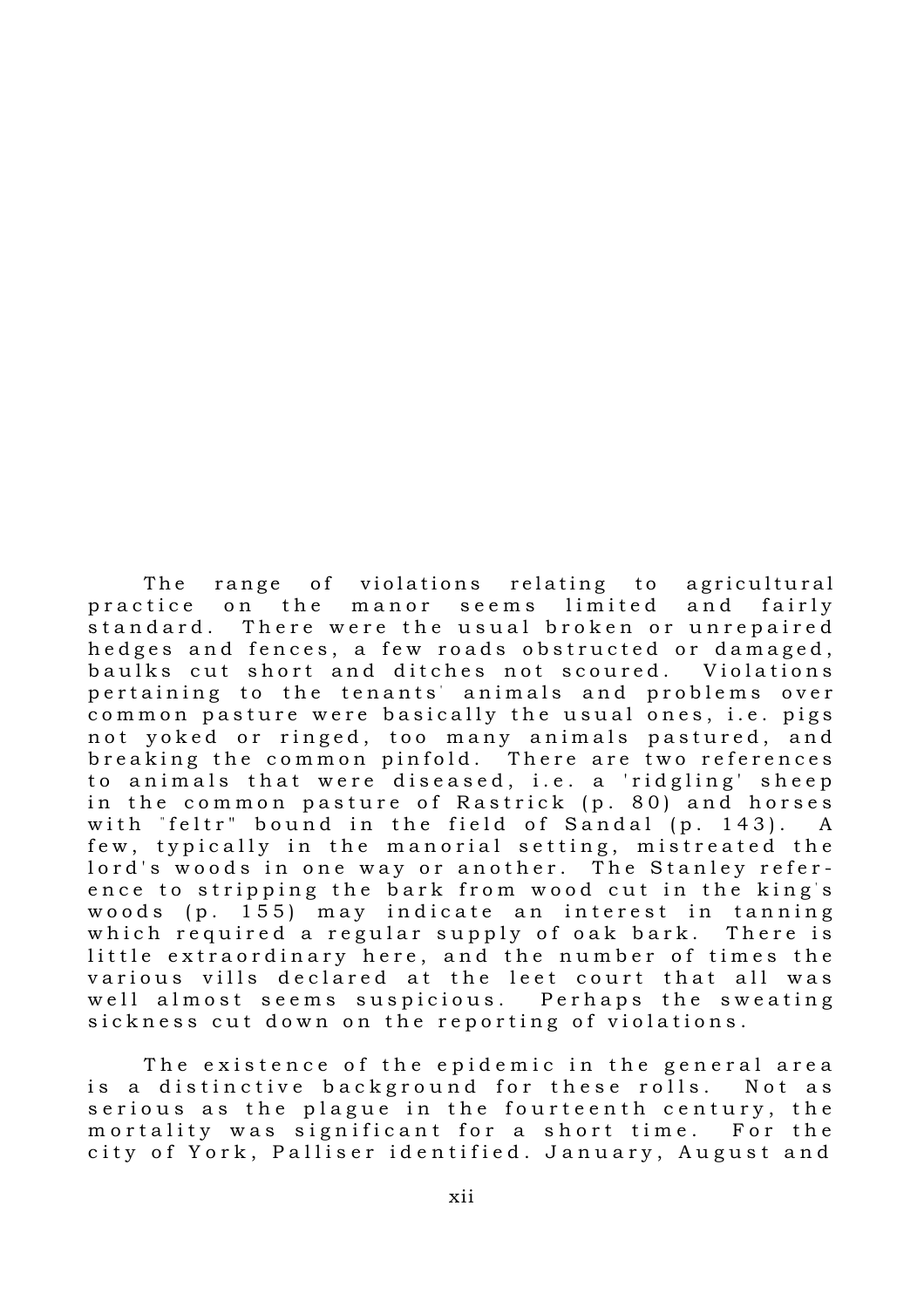September 1550, February 1551 and June through that autumn of 1551 as the height of various epidemic diseases - the bubonic plague, sweating sickness, and possibly influenza or typhus. Parish records often make it difficult to differentiate the kind of epidemic disease, and the Halifax parish records only mention sweating sickness as the cause of the high mortality rate in August 1551. Halifax was severely hit that summer. There were twelve burials in July, forty-nine burials in August, but only five in September. The eighth of August must have peen a sombre day indeed with a total of nine burials. $8$ 

The rolls themselves reflect the existence of the epidemic, but not as precisely nor as dramatically as the Halifax parish records. No one indicator confirms the existence of an epidemic on the manor or parts of it, but when these indicators are taken together they give the overall, impression that something was wrong. The number of heriots should reflect the death rate, but that is not obvious in these two rolls. There were ten heriots in the  $1550/1$  roll and fourteen in the 1551/2 rolls. This number is about the same as the number of heriots in 1583-1585.9 However heriots could well be a lagging indicator. The people who died in the summer of 1551 had to hold manorial land and have an immediately obvious heir if these rolls were to match the parish records more exactly. Both lists of free tenants owing suit at the great court contain a high number of heirs. The number of unnamed heirs in 1550 may be significant. On 3 October 1550 there were 13 unnamed heirs and one wife out of the 27 representing one half of the free tenants who asked to be excused  $(p, 1)$ . In the next year the number had gone down to 6 out of 31 who were excused. Normally the phrase 'the heirs of' would mean that there were several heirs responsible for suit of court. In this case, the fact that the number went down dramatically the next year and some single heirs had been identified may indicate there had not been enough time to sort out the situation before the great court met.

Some other items in the rolls, which when taken alone would not be indications of an epidemic or disturbance, in this context and with the other items can fairly be considered as further evidence. For example, the number of land transfers that include provisions for heirs or the care of minor children (pp. 8, 26, 27, 40, 49, 50, 104, 123) is not evidence for an epidemic in and of itself, but is corroboration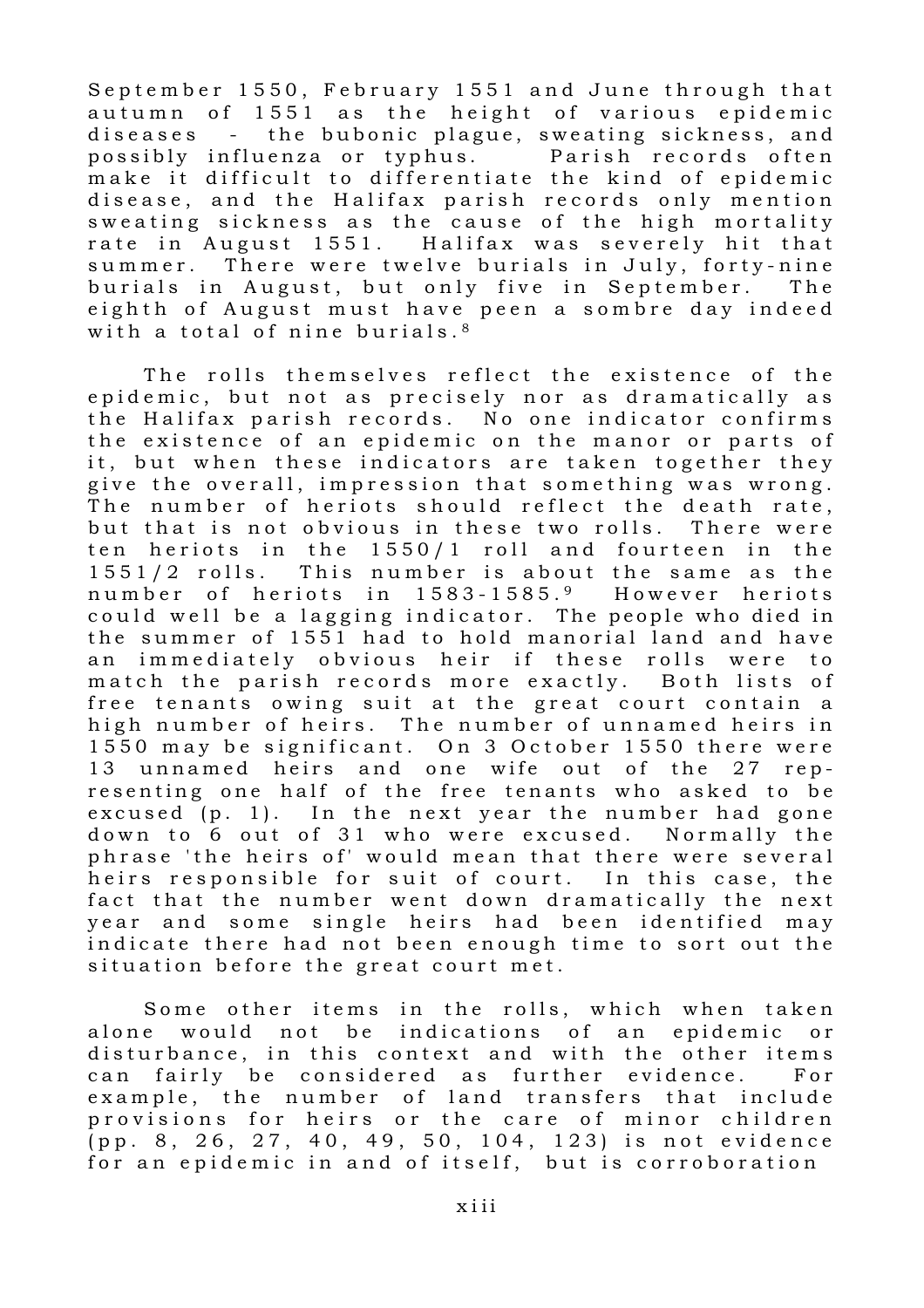heirs of his body lawfully procreated under the following conditions; that the said John pay to John Bothomley, base son of Richard Bothomley, £6 13s 4d according to the last wish (ultima voluntate) of the said Thomas. Should it happen that the said John Bothomley and the heirs of his body lawfully procreated die, then the said messuage, lands and tenements will remain to the right heirs of the said Thomas forever. Agreed. Entry fine 2s 8d.

Rastrick: William Firth put himself in mercy for licence to agree with Margaret Malynson in a plea of trespass: amerced 2d; Laurence Hirst the same to agree with Thomas Hanson in a plea of debt: amerced 2 d .

Ossett: Thomas Sykes the same to agree with Ralph Medley in a plea of debt: <u>amerced 2s</u>; Robert Tyas the same to agree with Robert Megson in a plea of debt: amerced 2d; Ralph Scolefeld the same to agree with Robert Megson in a plea of debt: amerced 2d; Richard Scott the same to agree with Edward Crawshaie in a plea of debt: amerced 2d.

Bailiff: Henry Egremond the same to agree with Edward Crawshaie in a plea of debt: amerced 2d; Henry Egremounde the same to agree with James Morley in a plea of debt: amerced  $2d$ ; John Estwodd the same to agree with Robert Cokson in a plea of debt: amerced 2d; Henry Burneley the same to agree with Thomas Baiteman in a plea of trespass: amerced 2d.

Wakefield: James Wilkynson offered himself against John Broke in a plea of trespass: the grave of Wakefeld was ordered to attach him to appear before the next court: attachment; Robert Syddall put himself in mercy for licence to agree with John Senyour in a plea of debt: amerced 2d; Joan Collynson the same to agree with Isabel Holmes in a plea of trespass: <u>amerced 2d;</u> Robert Gybson the same to agree with Christopher Penson in a plea of debt:  $\frac{amered}{2d}$ ; Robert Agland the same to agree with Leonard Baites in a plea of debt: amerced  $2d:2$ Edward Hardy offered himself against Richard Grenewod in a plea of debt: it was ordered he be summoned to the next court: summons.

.

<sup>2.</sup> This entry is crossed out. The writing above the line to replace it is virtually illegible, but may be "he is dead and has no son".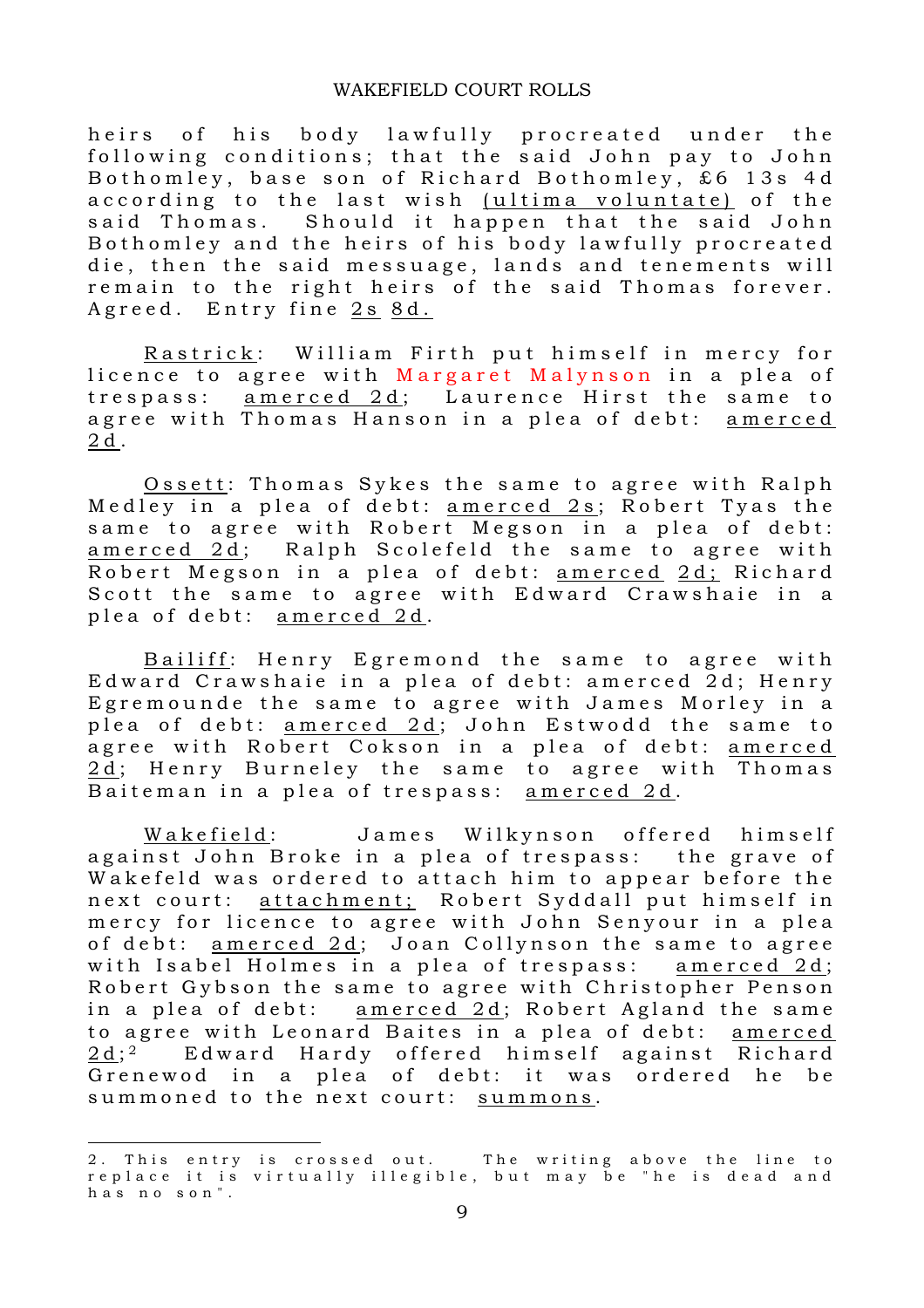## [Membrane 9 dorse]

# Court held at Wakefield 14 August 1551

--------------

[Ho] lme: Thomas Thomson put himself in mercy for licence to agree with Thomas Calles senior in a plea of debt: <u>amerced 2d;</u> Peter Day complainant (quer') the same to agree with Robert Bever in a plea of trespass: amerced 2d.

[Rast|rick: Edmund Foxe the same to agree with Edward Malynson in a plea of trespass: amerced 2d; Edward Malynson the same to agree with Edmund Foxe in a plea of trespass: amerced 2d.

Sandal: Joan Walker the same to agree with Alice Hepworth in a plea of debt: amerced 2d; John Parkyn the same to agree with John Fraunce in a plea of debt: amerced 2d.

Sowerby: [29 cms blank]

Plea of land: [20 cms blank]

Sum of this court 12d, whence

| grave of Holme    | 4d |
|-------------------|----|
| grave of Rastrick | 4d |
| grave of Sandal   | 4d |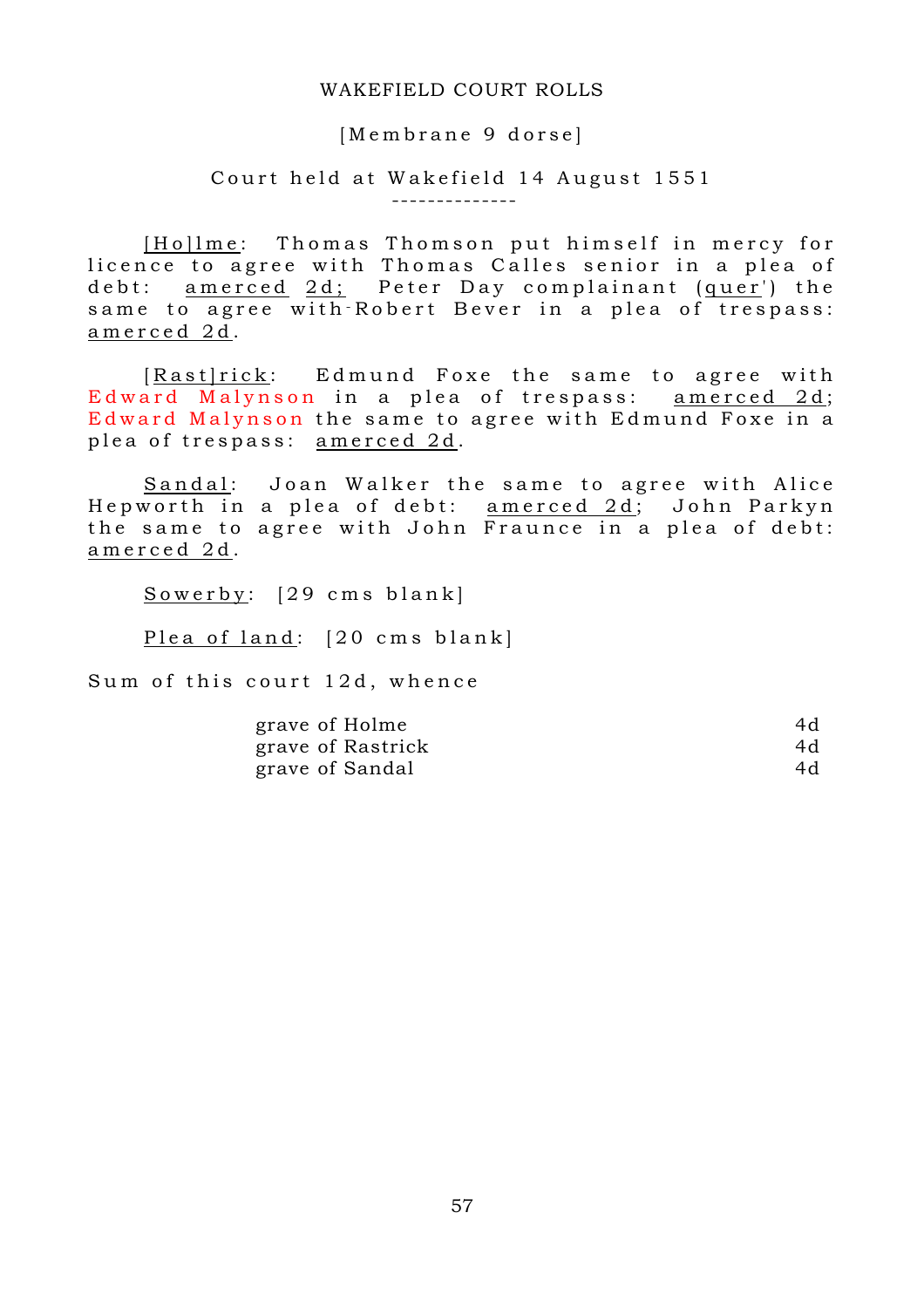## [Membrane 13]

## Court with tourn held at Brighouse 15 April 1551 --------------

Rastrick: Inquisition held there for the lord on the oath of John Haldesworth, Nicholas Brodelee, John Wodd, John Bothomley, John Presteley, Edward Hey, Thomas Firth of Botheroide, John Gooder, John Hanson jr, John Shaie, Richard Hawme, John Hemmyngwey, John Townend, John Rommesden, sworn, who said that the vill e t c.

Rastrick: the vill there sworn presented that : Margaret Malyson  $(4d)$  kept on the common pasture a sheep called a ridlynge 15 contrary to the pain imposed on her at the last court. Amerced 4d.

Fixby: the vill there sworn presented that all  $w$  as  $w$  e  $11$ .

Dalton: the vill there sworn presented that all  $w$  as  $w$  e  $11$ .

Quarmby: the vill there sworn presented that all  $w$  as  $w$  e  $11$ .

Stainland: the vill there sworn presented that all  $w$  as  $w$  e  $11$ .

Barkisland: the vill there sworn presented that all was well.

### H i p p e r h o l m e

Hipperholme: the vill there sworn presented that all was well.

Shelf: the vill there sworn presented that William Nicolles (12d) and Edward Gybson (12d) did not repair a road in Shelf on the day they were summoned as they were enjoined: amerced  $2s$ ; William Fournes  $(12d)$ did not sufficiently repair the road beside Shelffhall on the day appointed to him: amerced 12d.

Hartshead: the vill there sworn presented that all was well

.

<sup>15.</sup> a 'ridgling' is a sheep taken out of a flock on account of disease. (J.O.Halliwell, Dictionary of Archaic and Provincial Words (Routledge,  $192\overline{4}$ ), p.683).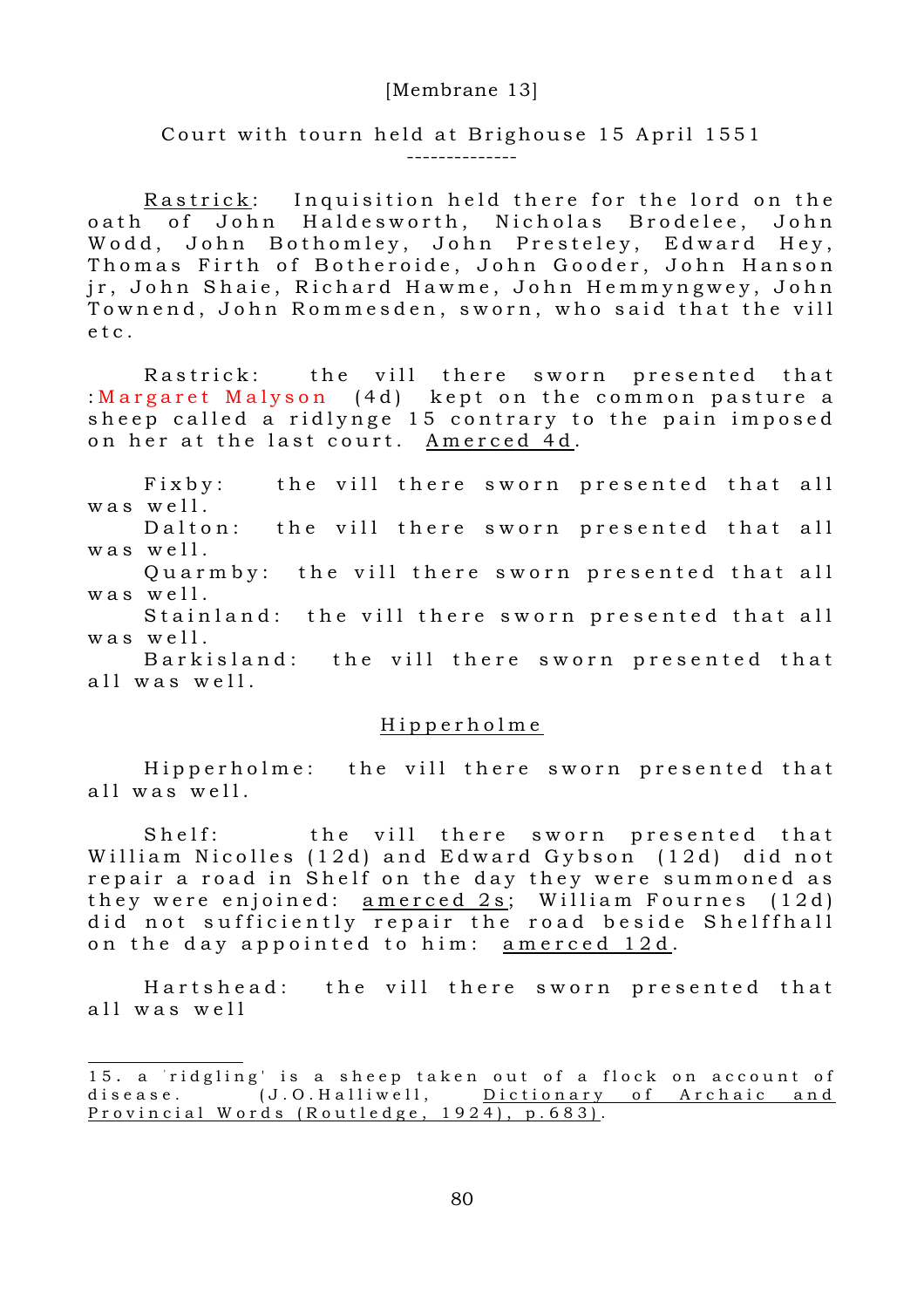accustomed rent. Entry fine 2s 6d.

[Membrane 13 dorse]

Rastrick: George Foxcroft of Wakefeld by Henry Waddesworth, tenant and sworn, surrendered into the lord's hands all his parts [of] a messuage called Netherwodhous and all lands, tenements, pastures, and closes with their appurtenances now in the tenure and occupation of Nicholas Batley and Gilbert Batley and also all their part of a messuage in Sotehill and all lands, pastures, closes and tenements now [in] the tenure and separate occupation of John Townend, Edward Malynson, John Malynson, and all his parts of and in one <sup>17</sup> in the tenure of Richard Rannesley, and all his parts of an annuity or annual rent of 2s 6d issuing from the land [of] Edmund Malyson with appurtenances: to the use of John Foxcroft brother of the said George and [his] heirs [forever]. Agreed. Entry fine  $12d$ .

[Rastrick]: William Rommesden by John Hanson, tenant and sworn, surrendered into the lord's hands all the right, title, estate and term of years he had in a messuage with all the buildings built thereon and in all other lands, meadows and tenements lately in the tenure [of] \_\_\_\_\_ Hanson with appurtenances which the said William lately had from the surrender of George Pollerd [and which the same] George lately had from the surrender of Edward Firth: to use of the same George Pollerd and his heirs forever. Agreed. [Entry fine  $\vert$  6d.

Sum of this court 16s 7d

|  | grave of Hipperholme | $14s$ 9d |     |
|--|----------------------|----------|-----|
|  | grave of Rastrick    |          | 22d |

.

<sup>17.</sup> edge missing.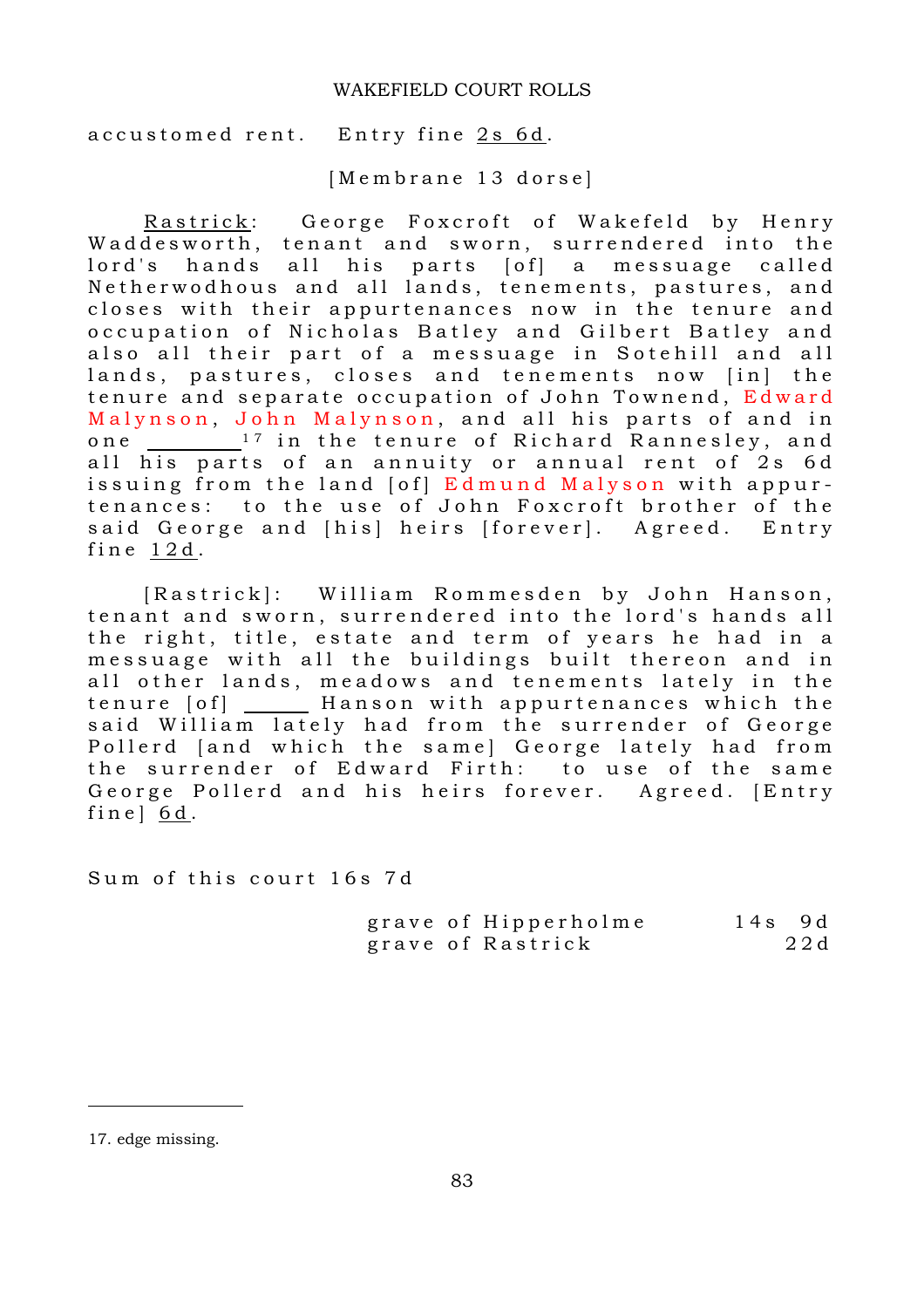John Tempest kt, chief steward of the court, and Henry Saivell esq, surveyor there, and took from the lord a house and a garden lying next to the said chapel of Holmefirth lately belonging to the said chapel: to have and hold the said house and garden by the assent of Thomas Gargrave kt and the heirs of John Cotton gen by virtue of a commission of the king dated 2 April 1549 directed to John Tempest kt, chief steward there, and Henry Saivell esq, surveyor there, and enrolled at the court held at Wakefeld 3 May 1549. Agreed that John Hirst and his heirs hold forever according to the custom of the manor, rendering 6d annually to the inhabitants and their successors living within the neighbourhood of Holmefirth at Whitsun and Martinmas in equal portions for distribution to such uses as will be seen better by them. Entry fine 4d.

[Holme]: John Wodd and Margaret his wife came into court before John Tempest kt, chief steward of this court, and Henry Saivell esq, surveyor there, and took from the lord a house and a garden lying next to the said chapel of Holmefirth lately belonging to the said chapel: to have and hold the said house and garden by the assert of Thomas Gargrave kt and the heirs of John Cotton gen by virtue of a commission of the king dated 2 April 1549 directed to the said John Tempest kt, chief steward there, and Henry Saivell esq, surveyor there, and enrolled at the court held at Wakefeld 3 May 1549. Agreed that John Wodd and Margaret his wife [and] their heirs hold forever according to the custom of the manor, rendering 6d annually to the inhabitants and their successors living within the neighbourhood of Holmefirth at Whitsun and Martinmas in equal portions for distribution to such uses as will be seen better by them. Entry fine 4d.

[Holme]: Richard Malynson came into court before John Tempest kt, chief steward of the court, and Henry Saivell esq, surveyor there, and took from the lord a house and a garden lying next to the said chapel of Holmefirth lately belonging to the said chapel: to have and hold the said house and garden by the assent of Thomas Gargrave kt and the heirs of John Cotton gen by virtue of a commission of the king dated 2 April 1549 directed to John Tempest kt, chief steward there, and Henry Saivell esq, surveyor there, and enrolled in the court held at Wakefeld 3 May 1549. Agreed that Richard Malynson and his heirs hold forever according to the custom of the manor, rendering 6d annually to the inhabitants and their successors living within the